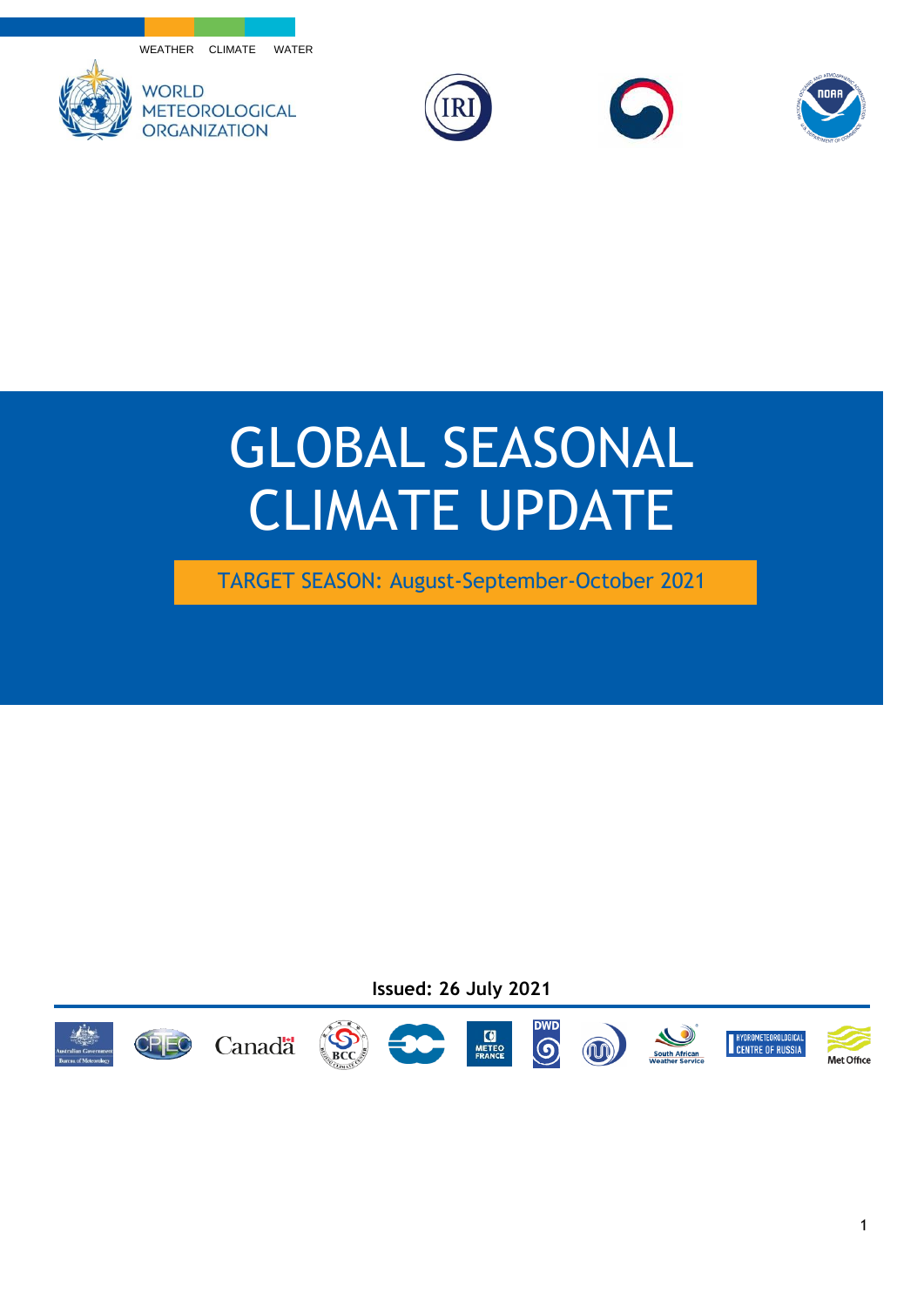## Summary

Observed sea surface temperatures (SSTs) in the central tropical Pacific continued in a neutral ENSO condition during April-June 2021. The Indian Ocean Dipole (IOD) also remained in a near-neutral condition and is predicted to continue being neutral. The near-normal sea-surface temperature anomalies in the Niño 3.4 and Niño 3 regions are favoured to remain in near-normal conditions in the August-October 2021 season. Farther west in the Niño 4 region, the sea surface temperature anomaly is predicted to be near-zero. The August-October 2021 prediction, therefore, indicates continuation of near-normal conditions in the central tropical Pacific.

Apart from the tropical eastern Pacific Ocean (where prediction for SSTs is for slightly below-average), sea-surface temperatures over most of the equatorial western Pacific, Indian, and Atlantic Oceans are expected to be near or above-average for August-October 2021. Sea surface temperatures between about 30° and 60°N in the Pacific and Atlantic Oceans are also expected to be above-normal. The widespread warmer global sea-surface temperature anomalies are likely to contribute to the above-normal forecast of air temperatures for August-October 2021.

Air temperature anomalies over land are expected to be strongest in the Northern Hemisphere. Positive temperature anomalies are expected over almost the whole northern hemisphere. The largest land air temperature anomalies are expected over the central part of North America, and the far northern part of Asia, and model consistency is high. There is also high consistency in the predictions of an anomalously warm August-October 2021 temperature anomalies over the Caribbean, the Arabian Peninsula, part of central Asia, far eastern and southeast Asia. In near-equatorial latitudes, positive temperature anomalies are predicted with high consistency in the Maritime subcontinent, and western Africa extending into central and eastern Africa. In the Southern Hemisphere, most of the land areas are predicted to have weak positive air temperature anomalies. With the notable exceptions of some regions in the Indian Ocean, South Pacific islands and New Zealand where model consistency is high, elsewhere model consistency is only moderate. Below-normal temperatures are predicted only for areas over the sea, including in the vicinity of the equatorial Pacific, and to the south of Madagascar.

The general weakness of predicted rainfall anomalies for August-October 2021 are typical of the absence of any strong sea-surface temperature anomalies in the tropical oceans. Nevertheless, there are increased chances of unusually dry conditions in parts of the South Pacific and anomalously wet conditions to the western and southwestern Pacific. Along the equator across most of the central Pacific Ocean, probabilities are highest for nearnormal rainfall. Above-normal rainfall is also expected over the Maritime and Indian subcontinent, northwest South America, and Australia. Over the Caribbean there is a moderate to strong indication of below-normal rainfall. A band of above-normal rainfall immediately to the south and along the equator is predicted in the Atlantic Ocean and is flanked by a band of below-normal rainfall farther north. Increased chances of below-normal precipitation are also indicated over many parts of South America south of the equator, over much of the northern Mediterranean and surrounding areas, over parts of central and western North America, southern regions of Africa, and over much of the east coast of Africa. Other areas of weakly increased probabilities for above-normal rainfall include some scattered locations in high latitudes of the northern hemisphere.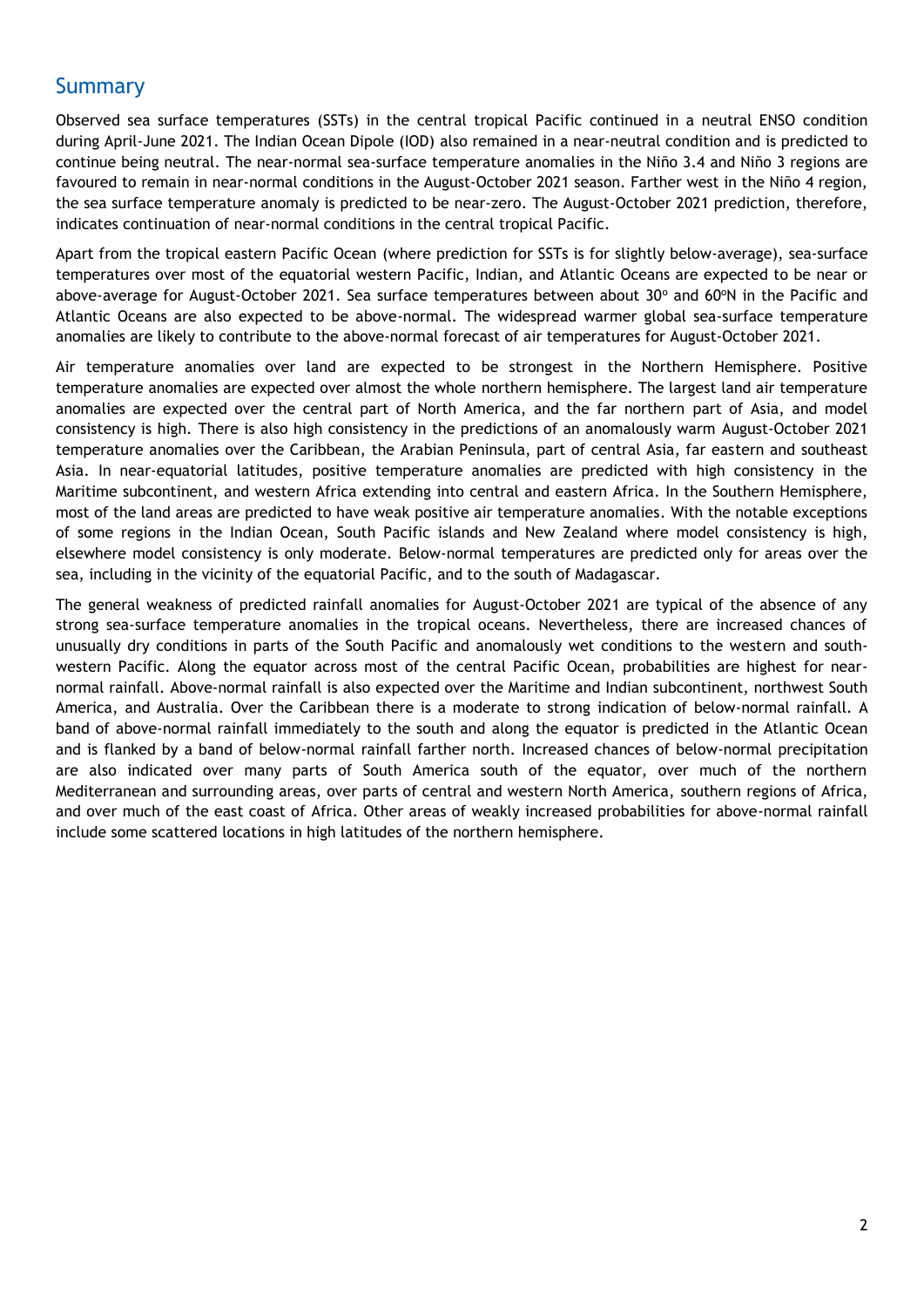

Figure 1. Probabilistic forecasts of surface air temperature and precipitation for the season August-September-October 2021. The tercile category with the highest forecast probability is indicated by shaded areas. The most likely category for below-normal, above-normal and nearnormal is depicted in blue, red and grey shadings respectively for temperature, and orange, green and grey shadings respectively for precipitation. White areas indicate equal chances for all categories in both cases. The baseline period is 1993–2009.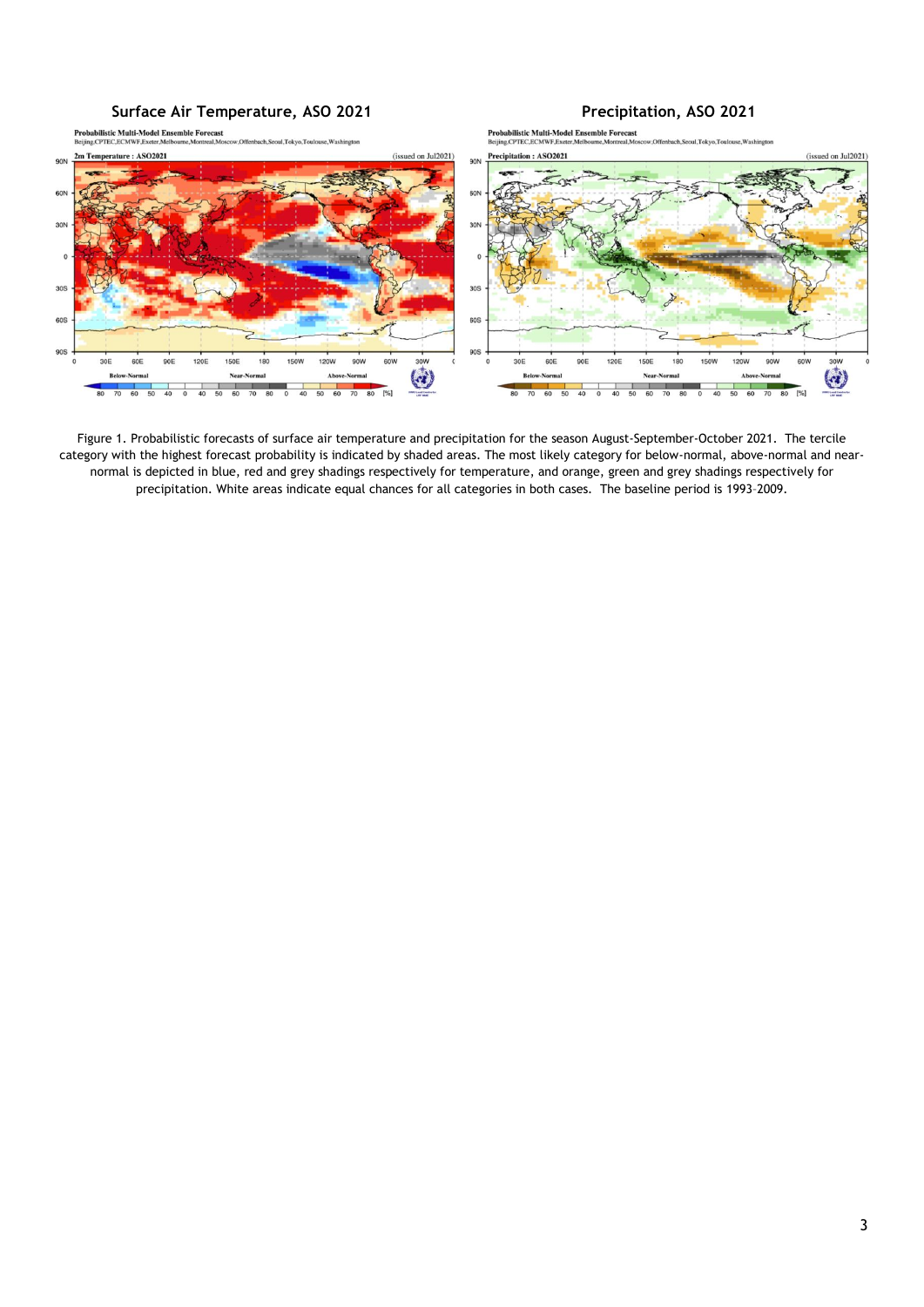

Obs Surface Temperature Anomaly (C) AMJ2021<br>(with respect to the 1981-2010 base period)

Figure 2. Observed April-May-June 2021 near-surface temperature anomalies relative to 1981–2010. (*Source:* U.S. [Climate Prediction Center\)](https://www.cpc.ncep.noaa.gov/).